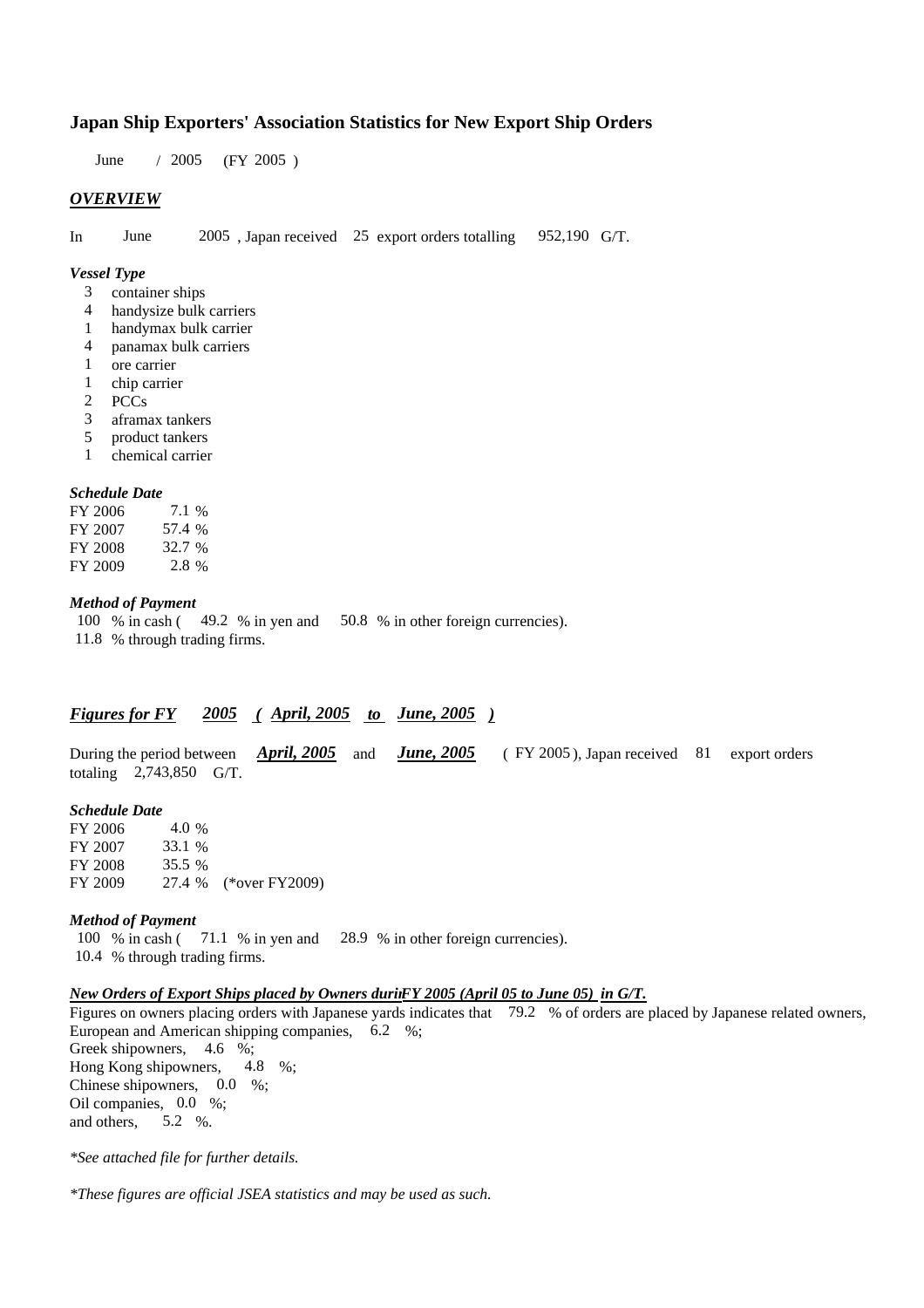# Based on Fiscal Year

Description Apr 04 to Mar 05 Apr 04 to Feb 05 March 2005 April 2005 May 2005 2005 Apr 05 to Jun 05 Jan 05 to Jun 05 No. $No.$   $G/T$ T || No. | G/T || No. | G/T || No. | G/T || No. | G/T || G/T || No. | G/T || No. | G/T || No. | G/T General Cargos | 24 | 773,050|| 22 | 718,650 | 2 | 54,400 | 8 | 86,700 | 2 | 180,000 | 3 | 103,800 | 13 | 370,500 || 22 | 846,800 Bulk Carriers 1900| 10,093,100|| 168| 8,969,650| 22| 1,123,450| 17| 770,950| 9| 396,800| 13| 530,340| 39| 1,698,090|| 78| 3,533,890 Tankers 1077| 7,705,970|| 98| 7,411,070| 9| 294,900| 11| 222,800| 9| 134,410| 9| 318,050| 29| 675,260|| 48| 1,593,460 Combined Carriers 1 0 0 0 0 0 0 0 0 0 0 0 0 0 0 0 0 **Others** s and  $\vert 0$  0 0 0 0 0 0 0 0 0 0 0 0 0 0 0 Total 321 18,572,120 288 17,099,370 33 1,472,750 36 1,080,450 20 711,210 25 952,190 81 2,743,850 148 5,974,150 FY 2004 / FY 2003 (%) \* 71.3 70.7 70.7 78.5 96.7 140.9 70.1 70.1 92.1 \*\* 83.5 In CGT8,574,539 7,846,199 728,340 656,450 407,971 545,506 1,609,927 3,312,432

*Figures for shipbulding orders of 500 G/T and over for export as steel vessels placed with JSEA members are covered.*

\*FY 2004/FY2003

\*\*Calender Year 2004

JSEA (July 2005)

# New Export Orders Placed in June 2005 (FY 2005)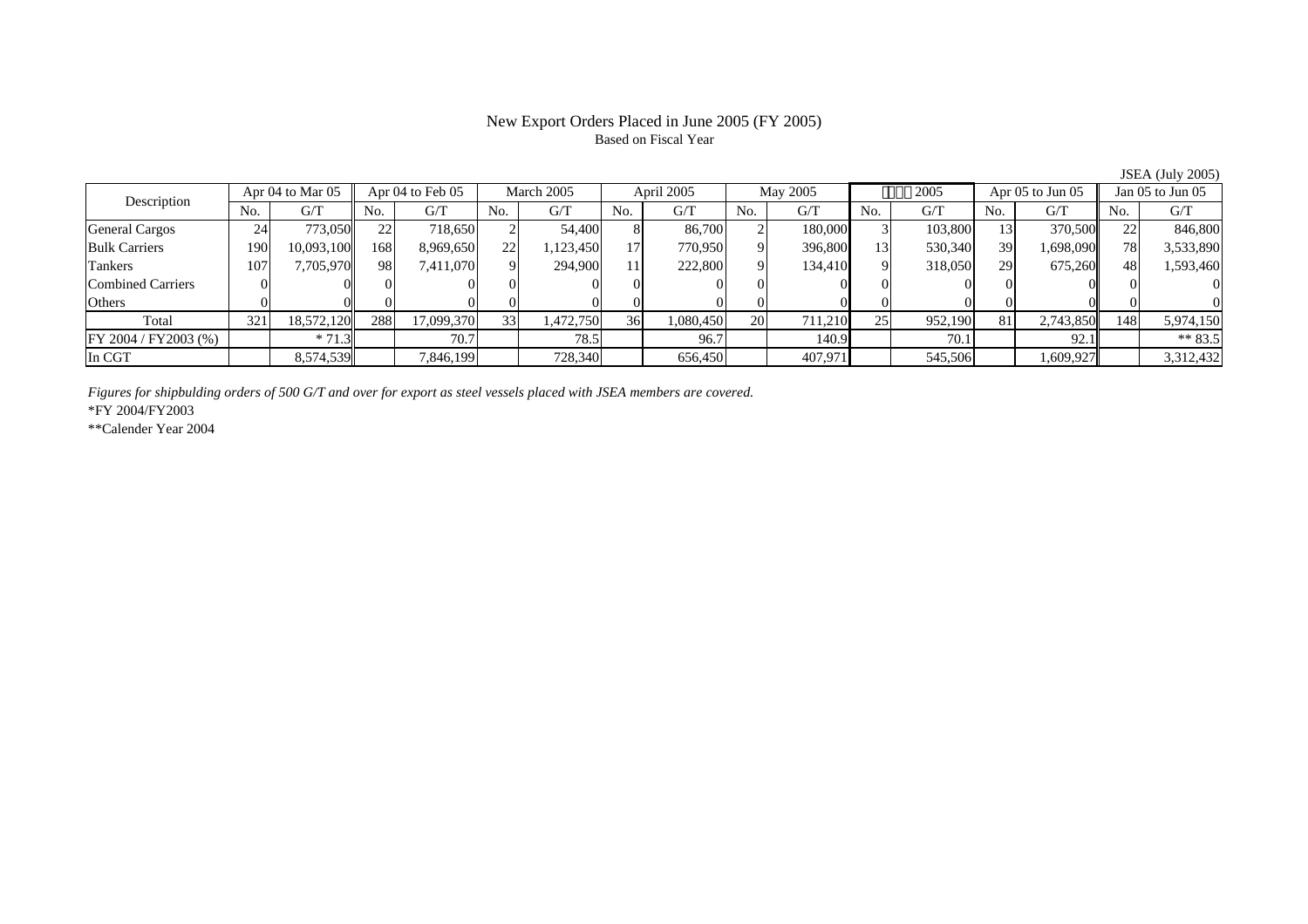# Based on Fiscal Year

Description Apr 04 to Mar 05 Apr 04 to Feb 05 March 2005 April 2005 May 2005 June 2005 Apr 05 to Jun 05 Jan 05 to Jun 05 No.No.  $G/T$ T || No. | G/T || No. | G/T || No. | G/T || No. | G/T || G/T || No. | G/T || No. | G/T || No. | G/T General Cargos 17 523,454 14 348,656 3 174,798 1 13,694 1 24,955 4 216,096 6 254,745 14 548,414 Bulk Carriers 1999| 8,549,973|| 176| 7,505,101| 23| 1,044,872| 17| 676,802| 7| 289,739| 22| 794,735| 46| 1,761,276|| 112| 4,691,402 Tankers 788| 4,255,978|| 70| 3,973,035| 8| 282,943| 8| 420,030| 4| 256,598| 6| 241,356| 18| 917,984|| 36| 1,927,545 Combined Carriers 0 0 0 0 0 0 0 0 0 0 0 0 0 0 0 0 **Others** s and  $1$  115,875 1 115,875 0 0 0 0 0 0 0 0 0 0 0 0 Total 295 13,445,280 261 11,942,667 34 1,502,613 26 1,110,526 12 571,292 32 1,252,187 70 2,934,005 162 7,167,361 FY 2004 / FY2003 (%) \* 116.6 114.4 137.3 111.6 73.1 94.3 94.5 \*\* 103.5 In CGTT | 6,731,127 | 5,943,751 | 787,376 | 550,169 | 256,393 | 684,861 | 1,491,423 | 3,524,049

*Deliveries of new shipbuilding orders of 500 G/T and over for export as steel vessels placed with JSEA members are covered.*

\*FY 2004/FY2003

\*\*Calender Year 2004

JSEA (July 2005)

# Export Ships Delivered in June 2005 (FY 2005)